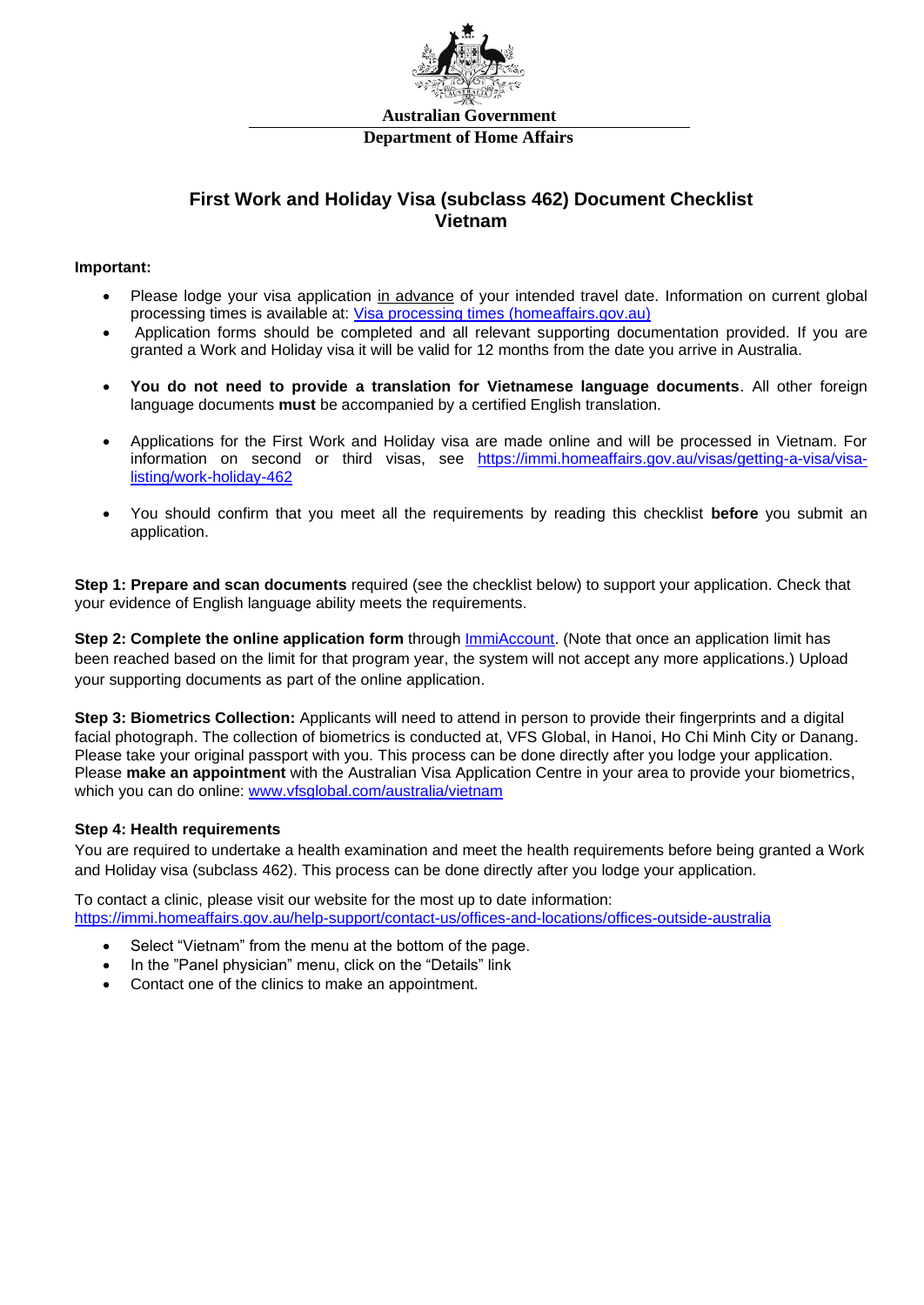**The application form is completed online.** 

**Other documents in the checklist below need to be scanned and uploaded as part of the application process.**

**Vietnamese language documents are acceptable.**

| <b>Mandatory forms</b>                                                                                                                                                                                                                                                                            | <b>Tick where</b><br>included |  |
|---------------------------------------------------------------------------------------------------------------------------------------------------------------------------------------------------------------------------------------------------------------------------------------------------|-------------------------------|--|
| <b>Details of Relatives Form</b>                                                                                                                                                                                                                                                                  |                               |  |
| If you are using a Migration Agent or an authorised representative (or recipient) who will receive<br>correspondence on your behalf:<br>Form 956: Advice by a migration agent / exempt person of providing immigration assistance<br>Form 965A: Appointment or withdrawal of Authorised Recipient |                               |  |
| <b>Application Fee</b>                                                                                                                                                                                                                                                                            |                               |  |
| Check the method(s) of payment which we accept: Methods of payment                                                                                                                                                                                                                                |                               |  |
| Find the fee for the Work and Holiday visa (subclass 462): Visa Pricing Estimator                                                                                                                                                                                                                 |                               |  |
| Information about your identity                                                                                                                                                                                                                                                                   |                               |  |
| One passport size photograph (this photograph must not be more than six months old)                                                                                                                                                                                                               |                               |  |
| <b>Birth Certificate</b>                                                                                                                                                                                                                                                                          |                               |  |
| Passport identity page and each page that has a visa label and entry/exit stamps for any<br>country                                                                                                                                                                                               |                               |  |
| <b>National Identity Card</b>                                                                                                                                                                                                                                                                     |                               |  |
| Household Registration Book (all pages)                                                                                                                                                                                                                                                           |                               |  |
| <b>Evidence that you meet Education requirements</b>                                                                                                                                                                                                                                              |                               |  |
| You must provide evidence to demonstrate that you:<br>have a tertiary qualification or<br>have completed 2 years of undergraduate university study<br>$\bullet$                                                                                                                                   |                               |  |
| These are acceptable tertiary qualifications:<br>degrees<br>graduate certificates<br>diplomas                                                                                                                                                                                                     |                               |  |
| These qualifications are not acceptable tertiary qualifications:<br>certificates<br>Senior Secondary Certificate of Education                                                                                                                                                                     |                               |  |
| Evidence that you have enough money for your stay and to leave                                                                                                                                                                                                                                    |                               |  |
| You must provide evidence to show that you have enough money to:                                                                                                                                                                                                                                  |                               |  |
| support yourself while you are in Australia<br>leave Australia at the end of your stay                                                                                                                                                                                                            |                               |  |